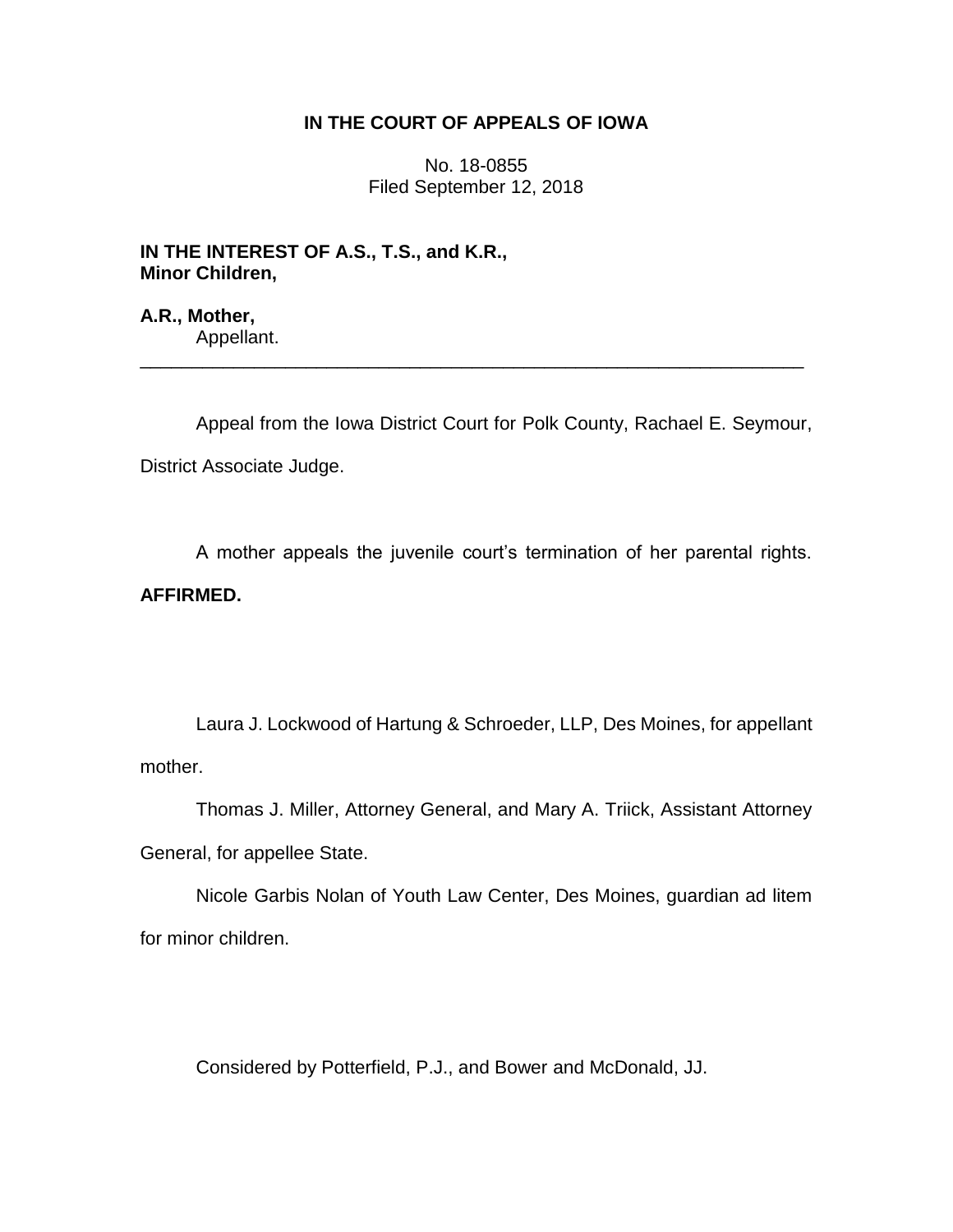**BOWER, Judge.**

 $\overline{a}$ 

A mother appeals the termination of her parental rights. We find termination is in the children's best interests. We affirm the decision of the juvenile court.

#### **I. Background Facts & Proceedings**

A.R. is the mother of A.S., born in 2007; T.S., born in 2009; and K.R., born in 2014. R.S. is the father of A.S. and T.S. D.R. is the father of K.R.

In 2016, the mother began using controlled substances in the home, following several years of sobriety.<sup>1</sup> On September 30, 2016, the mother took the oldest child to a house which had just been subject to a police search yielding significant quantities of controlled substances. The mother was searched on the scene and found to be in possession of controlled substances. Law enforcement arrested the mother and contacted the Iowa Department of Human Services (DHS), which took custody of A.S. An order for temporary removal was requested and granted for all three children. $2$  The children were placed with a maternal aunt and uncle. The court ordered drug screens of the children, and K.R. tested positive for the presence of illegal drugs.

On November 28, the court adjudicated the children as in need of assistance (CINA) pursuant to lowa Code section  $232.2(6)(c)(2)$ , (n), and (o) (2016), and ordered supervised visitation and Family Safety, Risk, and Permanency (FSRP) services. In late December, the children were moved from

 $1$  A.S. and T.S. had previously been removed from A.R.'s care in 2011 due to the mother's failure to supervise and continued contact with an individual who had sexually abused one of the children. The mother successfully completed an outpatient substance-abuse treatment program. The case was closed, and the children returned to the mother's care in 2012.

 $2$  At the time of removal, R.S. was incarcerated by the State of lowa for a drug conviction, and D.R. was in federal prison on drug charges.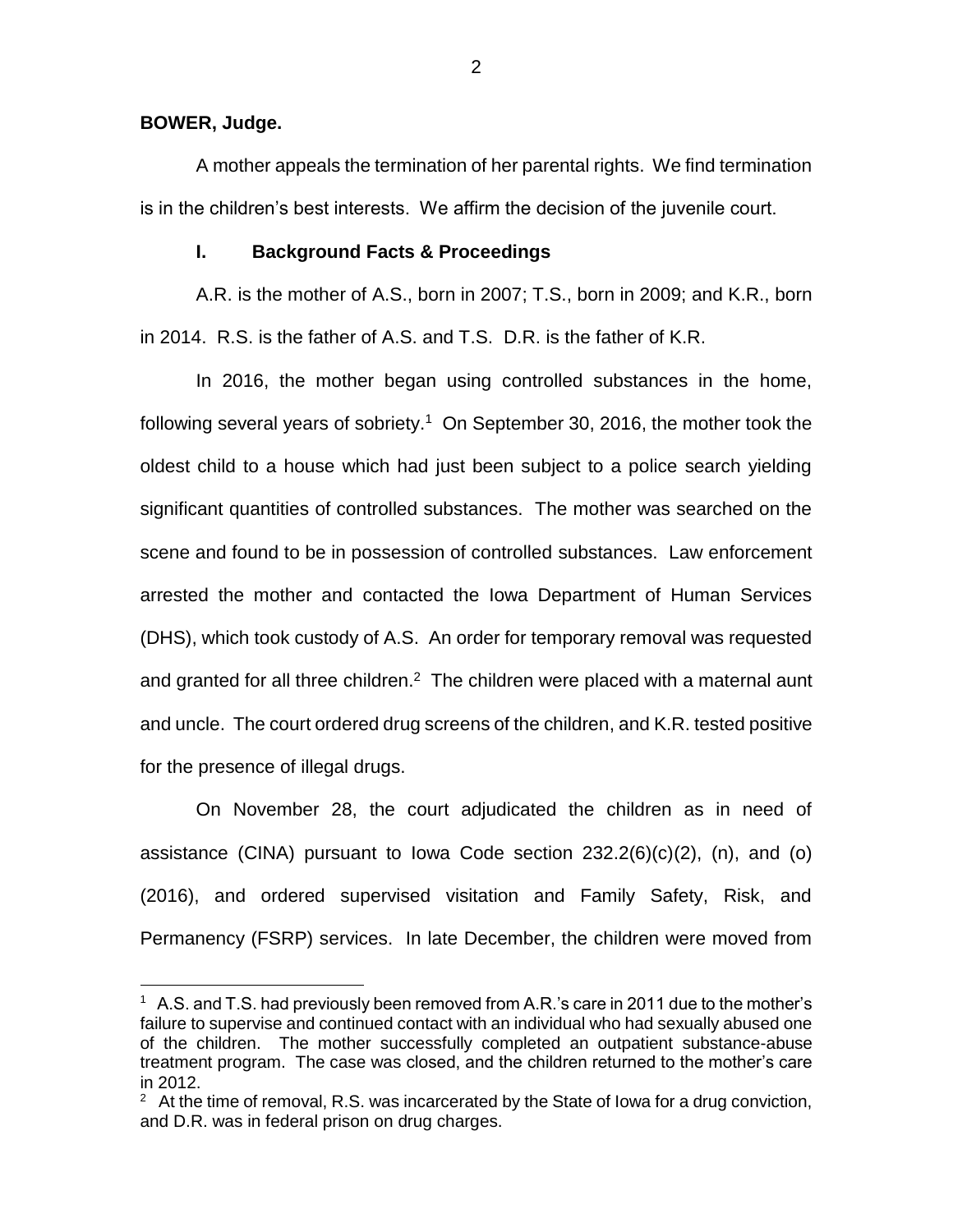their maternal aunt and uncle's home to their maternal grandfather's home. At a January 2017 disposition hearing, the court found the children's caretakers were not following the court's orders, including therapy for the children, and modified their placements. A.S. and T.S. were placed with a foster family, and K.R. was placed with the paternal grandmother. All three children began therapy.

Between October 2016 and October 2017, the mother entered eight different treatment programs. The mother successfully completed two intensive treatment programs, but failed to complete aftercare. The mother requested a transfer of the CINA case to the recovery court program in February 2017, but was unsuccessfully discharged for missing drug screens and being non-compliant. The mother was inconsistent in her interactions with the children prior to a treatment program she began in October 2017. She struggled to reach her visitations on time, and sometimes did not appear. Prior to her last inpatient treatment program, the mother's periodic drug tests sometimes came up positive, sometimes negative, but were almost all provided days after the request from DHS or her treatment programs.

R.S. was released from prison at the beginning of October 2016. He demonstrated progress in addressing his substance-abuse issues in late 2016 and early 2017. Beginning in spring 2017, DHS allowed R.S. extended and unsupervised visits with A.S. and T.S. By September, the children were allowed to stay overnight with their father, and the mother would visit them at the father's home. In September, the father requested a modification of placement to move the children to his care. At his next drug screen, the father tested positive for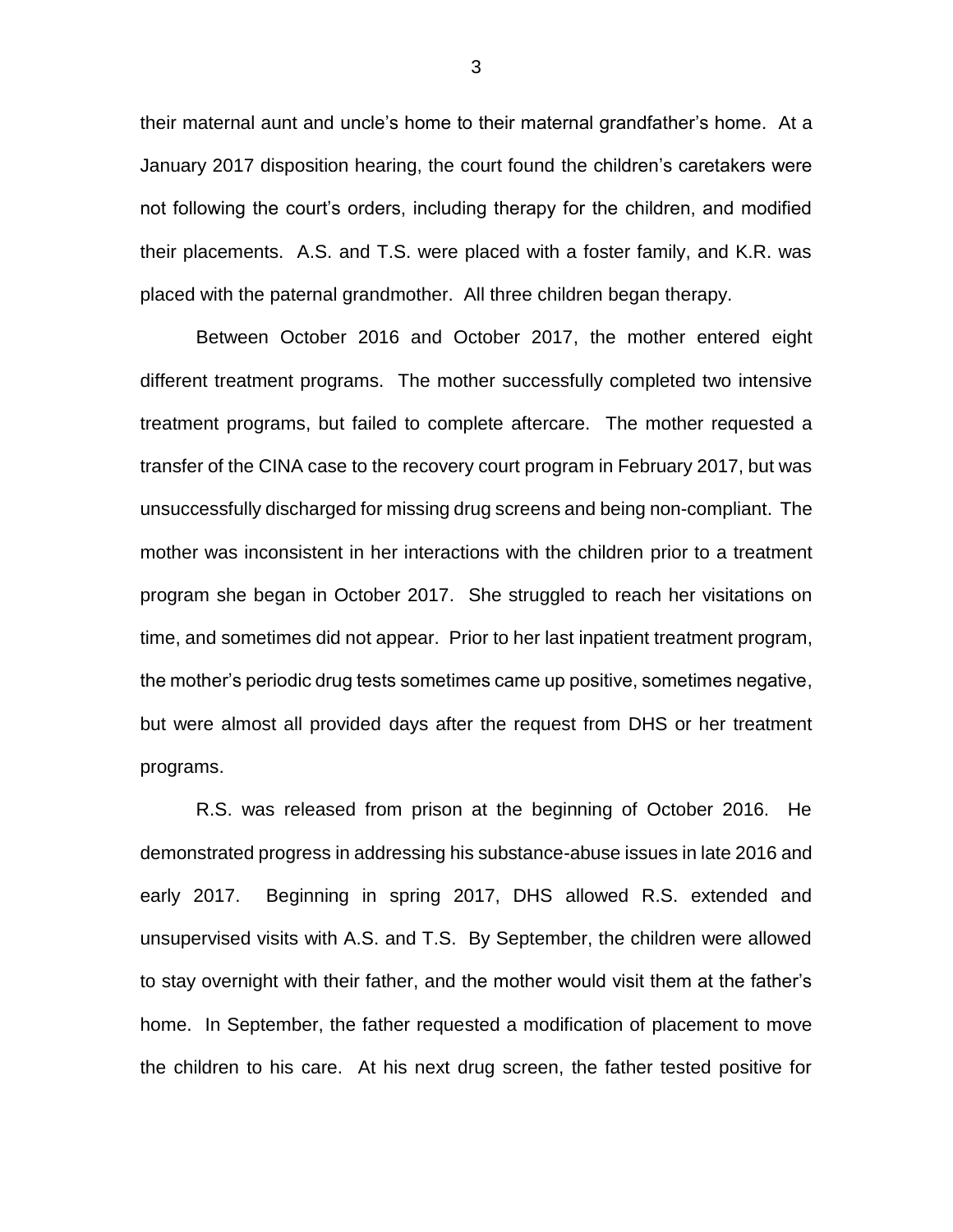controlled substances. He relapsed into addiction and ceased any visitation or contact with the children.

The court held a permanency hearing on September 15, October 19, and November 1, 2017. In a pre-hearing report, DHS recommended a six-month extension for the mother to demonstrate successful completion of treatment, with the fathers as an alternate placement. The guardian ad litem for the children recommended termination of the mother's rights. On September 15, the first day of the hearing, both the parents tested positive for controlled substances. In October, the mother entered an inpatient treatment program, which she was still in at the time of trial. However, the court found that due to the mother's lack of progress and the father's relapse and lack of recent contact, the permanency goal for the children would be changed to termination.

On December 11, the State filed a petition to terminate the parents' rights. The court reunited the siblings in January by placing K.R. with the same foster family as A.S. and T.S.

On January 5, 9, 19, and February 7, 2018, the court held a termination hearing. The court heard testimony from R.S.,<sup>3</sup> the mother, therapists for A.S. and T.S., the FSRP and DHS workers, and personnel from the treatment facility the mother was in at the time. The court also spoke with A.S. and T.S. R.S. admitted to relapsing into heavy drug use and testified he could not resume custody of the children at that time. Both therapists expressed a need for the mother to be successfully sober in the community prior to reunification. The mother and the

 $\overline{a}$ 

 $3\,$  R.S. only appeared the first day of the hearing.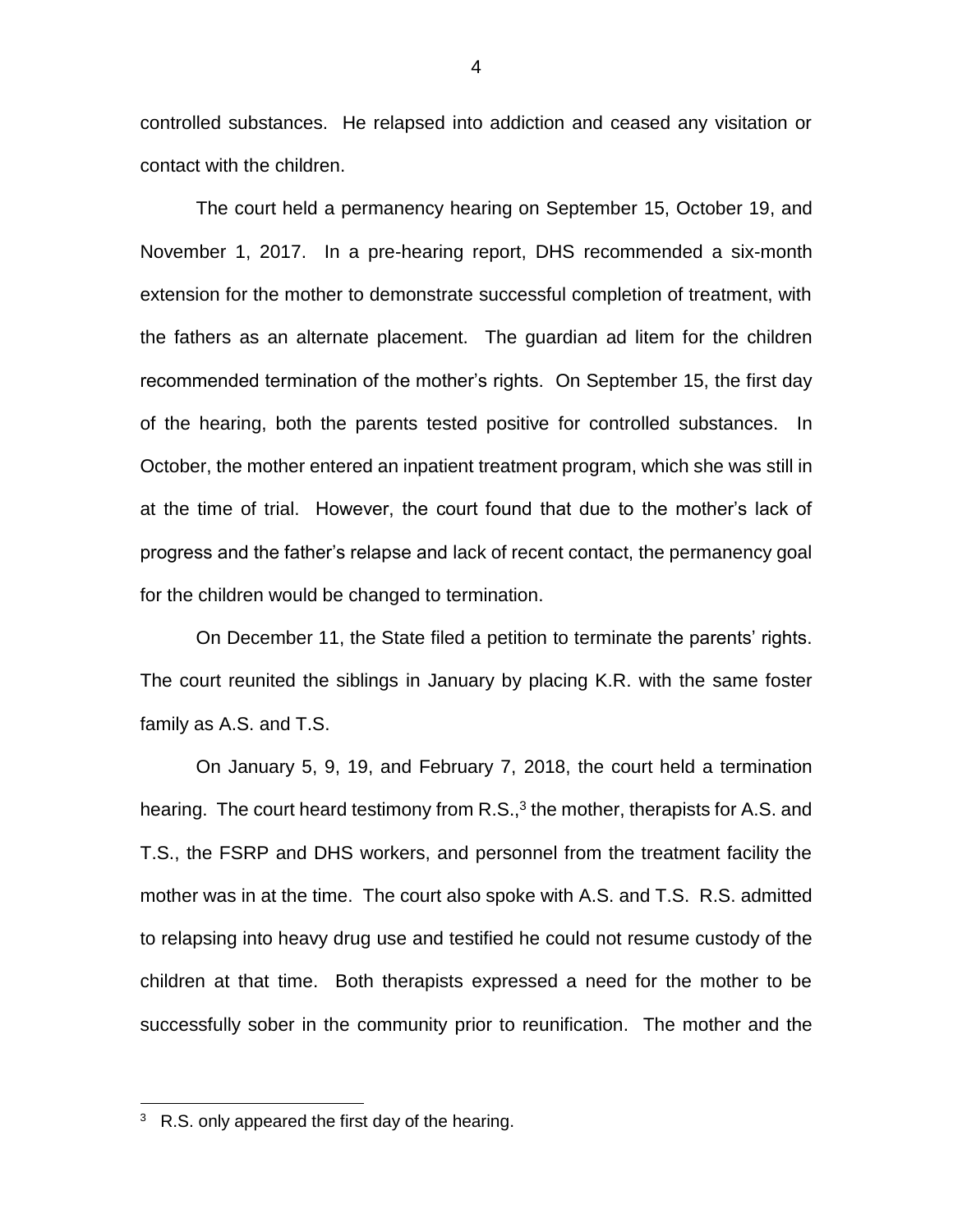personnel from her treatment center testified about the types of treatment and therapy she had been participating in since October 2017. A.S. and T.S. did not express to the court a desire to be reunified with the mother.

The court, prior to its ruling, was informed that on March 3, 2018, the mother left her inpatient treatment program without discussing her departure with any of her counselors or center staff members. Up until her departure, the mother's treatment was going well. The program discharged her with a "maximum benefit discharge."

On April 30, the court terminated the mother's parental rights to the children under lowa Code section 232.116(1)(f) and (h)  $(2017).<sup>4</sup>$  The mother appeals.

## **II. Standard of Review**

The scope of review is de novo. *In re D.W.*, 791 N.W.2d 703, 706 (Iowa 2010). Clear and convincing evidence is needed to establish the grounds for termination. *In re J.E.*, 723 N.W.2d 793, 798 (Iowa 2006). Where there is clear and convincing evidence, there is no serious or substantial doubt about the correctness of the conclusion drawn from the evidence. *In re D.D.*, 653 N.W.2d 359, 361 (Iowa 2002). The paramount concern in termination proceedings is the best interests of the child. *In re K.C.*, 660 N.W.2d 29, 32 (Iowa 2003).

## **III. Reasonable Efforts**

 $\overline{a}$ 

The mother claims to have been denied reasonable efforts toward reunification. Iowa requires DHS make every reasonable effort to return children

<sup>&</sup>lt;sup>4</sup> The juvenile court terminated the rights of R.S. under lowa Code section 232.116(1)(e) and (f). R.S. filed a timely notice of appeal, but failed to file a petition on appeal. The supreme court dismissed R.S.'s appeal on June 6, 2018. The juvenile court terminated the rights of D.R. under Iowa Code section 232.116(1)(e) and (h). D.R. did not appeal.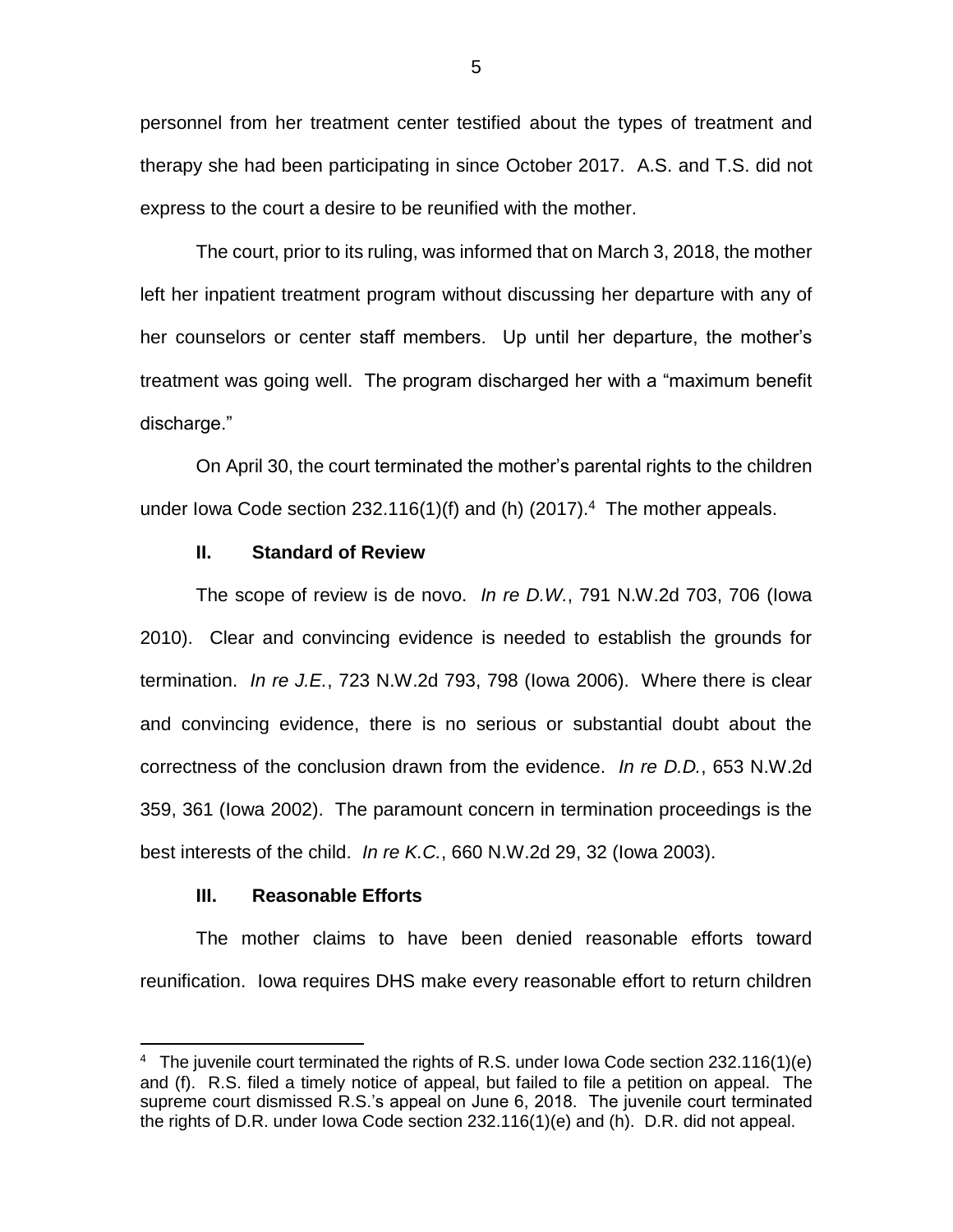to the parents consistent with the best interests of the child. Iowa Code § 232.102(7); *In re C.B.*, 611 N.W.2d 489, 493 (Iowa 2000). The State must show reasonable efforts have been made to reunify the children with the parent. *In re L.M.*, 904 N.W.2d 835, 839 (Iowa 2017). However, the parent has a responsibility to object to inadequate services early enough for changes to be made, and must request the additional services at the proper time. *Id.* at 839–40. The proper time for a challenge to services provided includes at the removal, the entry of a permanency plan, and later review hearings, and must be made to the court. *In re C.H.*, 652 N.W.2d 144, 148 (Iowa 2002). The reasonable efforts required are those designed to eliminate the cause of the removal and allow children to safely return to the parent's care. *C.B.*, 611 N.W.2d at 493.

The mother now claims she was denied a number of services, but only informed the court of claims regarding the frequency and location of visitations, and desire for more frequent DHS staffing meetings. Any other reasonable efforts claims are waived. The mother's FSRP-supervised visits with the children were limited by her failures to confirm visits or to appear on time for visits, and were located proximate to the children's location. The requirements for confirmation and cancellations were reasonable given the mother's history of missing visits throughout the CINA proceedings. We also note the mother regularly visited the children with the father or K.R.'s relative placement in addition to the Statesupervised visits. The mother continued to meet with the DHS worker the months professional staffing meetings were not available, and the mother continued to receive services.

6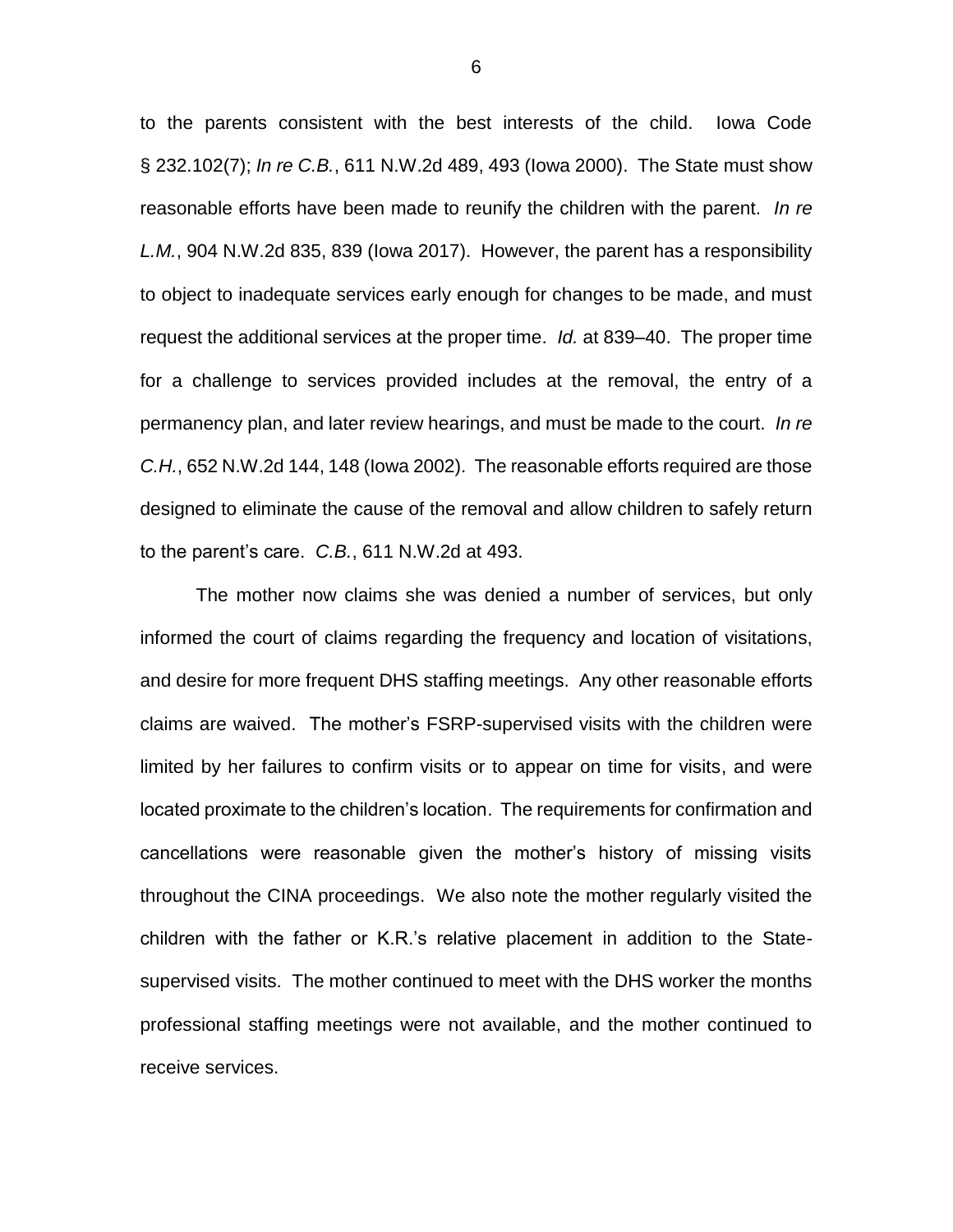The court and DHS were clear from the beginning of the CINA proceedings that reunification required the mother be substance free, address her mentalhealth issues, and have a safe and stable home for the children. The juvenile court found DHS offered reasonable efforts at reunification through services addressing the issues that led to the removal. We find the State made reasonable efforts to help the mother establish a home the children could be returned to consistent with their best interests.

## **IV. Sufficiency of the Evidence**

The court terminated the mother's parental rights to A.S. and T.S. under Iowa Code section 232.116(1)(f), and K.R. under Iowa Code section 232.116(1)(h). Subsection (f) allows the court to terminate parental rights when the children are four years of age or older, adjudicated CINA, have been out of their parent's custody for twelve of the last eighteen months, and clear and convincing evidence exists showing the children cannot be returned to the custody of the parent. Subsection (h) applies when the child is three years old or younger, adjudicated CINA, has been out of the home for six of the past twelve months, and the child cannot be immediately returned to the parent's custody.

The threshold issues of age and CINA adjudication, and length of removal are unarguably met. All three children have been removed from the mother's care since September 30, 2016, and have not had any trial periods in her care. The mother failed to maintain a period of sobriety outside a highly structured treatment environment. The district court found the mother minimized her harmful behaviors, chose to continue negative associations, had not addressed mental-health issues known since 2011, failed to demonstrate she could maintain sobriety in the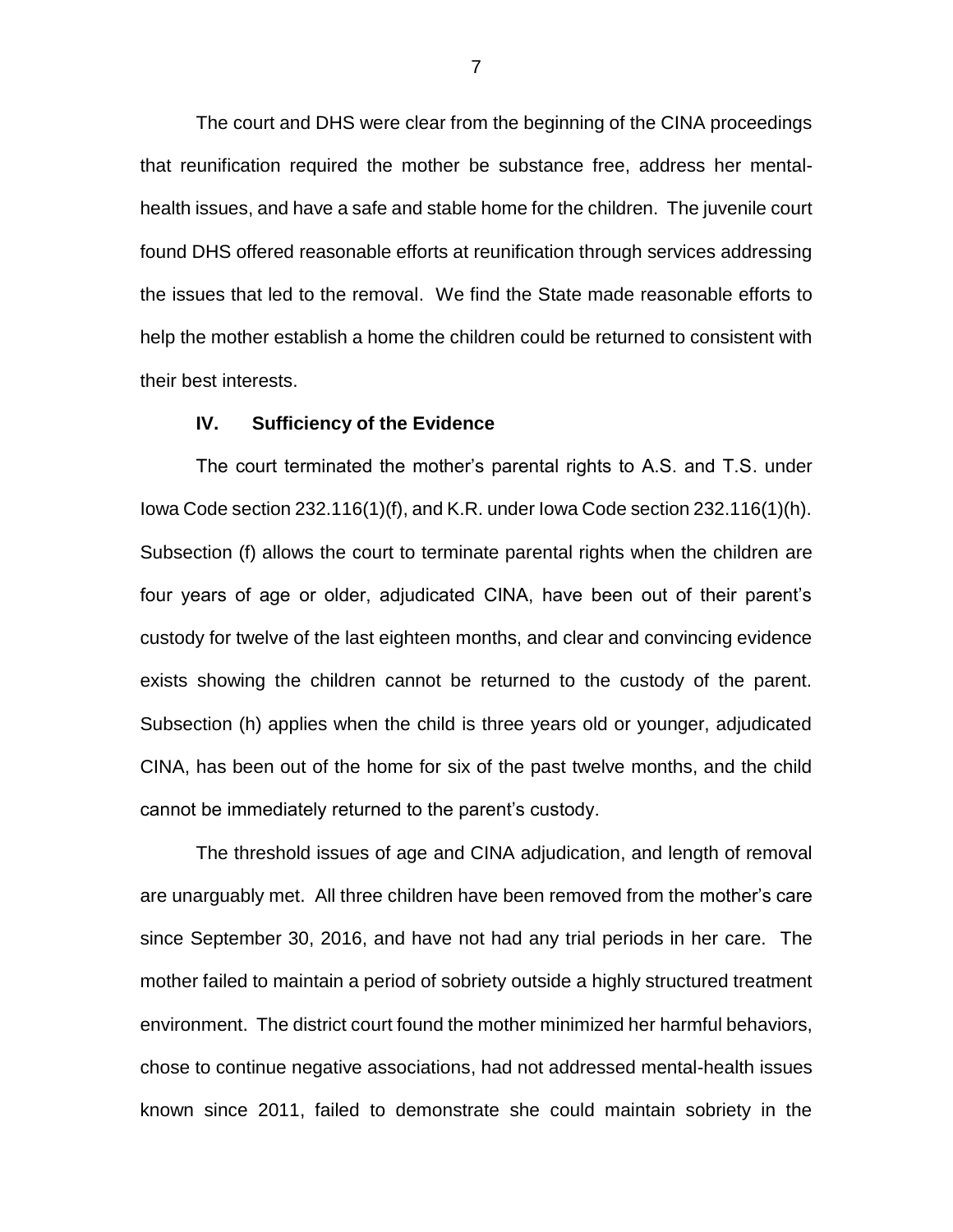community, and delayed engaging in recommended services until the permanency hearing. The therapists for the older two children testified it would be harmful to place the children with the mother without demonstrated sobriety in the community, which she has continuously failed to show. The State demonstrated by clear and convincing evidence that the children could not be returned to the mother's custody.

## **V. Extension**

The mother requests a six-month extension to work toward reunification with the children. To extend the permanency determination, the juvenile court must be able to "enumerate the specific factors, conditions, or expected behavioral changes which comprise the basis for the determination that the need for removal of the child from the child's home will no longer exist at the end of the additional six-month period." Iowa Code § 232.104(2)(b). While the law requires a "full measure of patience with troubled parents," that patience is part of the process of chapter 232. *C.B.*, 611 N.W.2d at 494. The patience afforded a parent can turn into an intolerable hardship for the children. *In re S.J.*, 620 N.W.2d 522, 526 (Iowa Ct. App. 2000). An extension is appropriate if the need for removal will no longer exist at the end of the extension. *See In re A.A.G.*, 708 N.W.2d 85, 92 (Iowa Ct. App. 2005).

DHS recommended a six-month extension in September 2017 based on the mother's progress. That day, the mother tested positive for controlled substances, with another positive test in October when she entered treatment. After making progress in treatment, the mother left the program after the termination hearing without notifying the program or providing a plan for living in the community. Given

8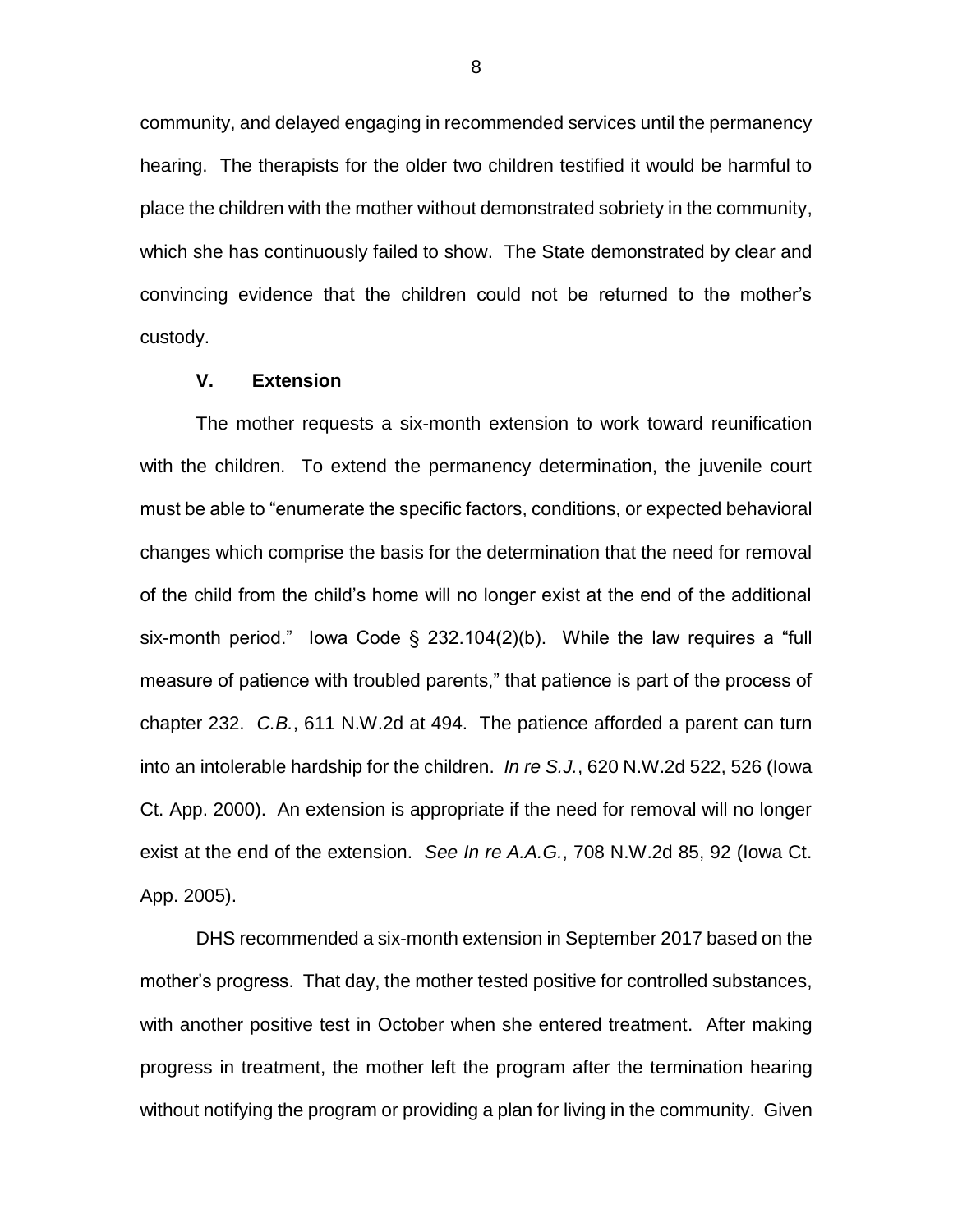the mother's failure to address her substance-abuse and mental-health issues in a long-term and consistent manner in the eighteen months between initial removal and the termination order, we find no basis to conclude the need for removal would no longer exist at the end of the extension and an extension is not warranted.

## **VI. Best Interests**

The mother claims termination of her parental rights is not in the children's best interests. In determining children's best interests, we "give primary consideration to the child[ren]'s safety, to the best placement for furthering the long-term nurturing and growth of the child[ren], and to the physical, mental, and emotional condition and needs of the child[ren]." Iowa Code § 232.116(2); *In re A.S.*, 906 N.W.2d 467, 474 (Iowa 2018). We consider the children's long-range as well as immediate best interests. *In re T.P.*, 757 N.W.2d 267, 269 (Iowa Ct. App. 2008). Once a ground for termination has been proven, we cannot deprive children of permanency on the hope a parent will learn to be responsible and reliable. *In re A.B.*, 815 N.W.2d 764, 777–78 (Iowa 2012).

We find termination of the mother's parental rights to be in the children's best interests. The mother waited until termination was imminent before applying herself to maintaining sobriety. Throughout the proceedings, she had continuing contact with those using controlled substances or otherwise posing a danger. She has demonstrated an inability to follow through with any of her treatment programs by continuing care and maintaining sobriety in the community. The children have expressed a desire for—and have a right to—a permanent, safe home free of controlled substances.